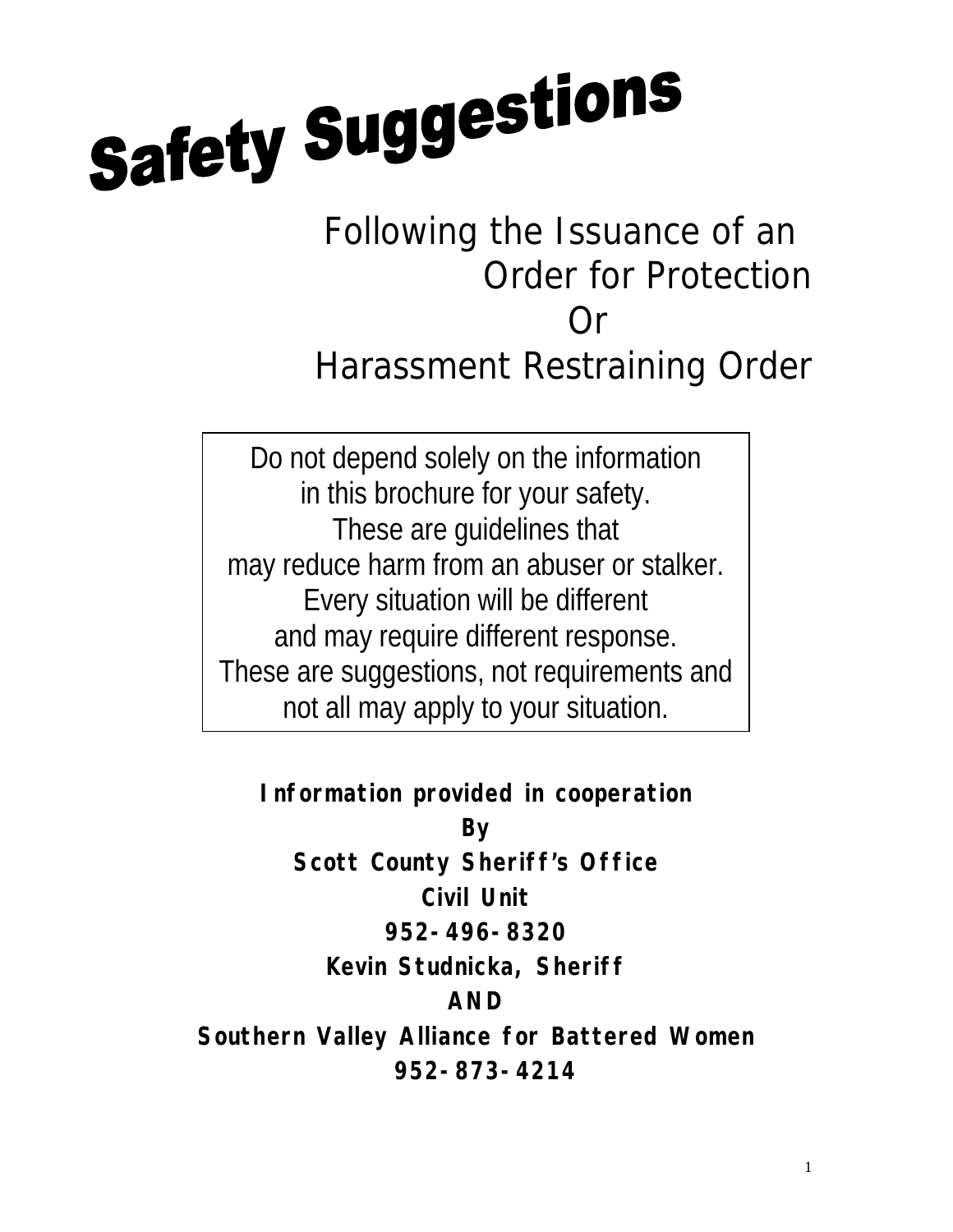# Safety in Your Own Home

- Change the locks on your doors as soon as possible. Get additional locks or safety devices to secure your windows. Consider replacing wood doors with steel or metal.
- Keep your house, windows, garage and car locked at all times. Secure or disconnect your garage door opener. Keep fuse box and mailbox locked. Leave lights on at night or on a timer.
- Install fire extinguishers, smoke detectors, outside motion activated lighting, and security systems. Trim bushes and trees.
- Consider ways to handle harassing phone calls including disconnecting phone when not using it, hanging up, using voice mail, caller ID, or purchasing an "inbound call blocking" device.
- Assume your cordless phone, cellular phone and computer can be monitored by your abuser/stalker and avoid confidential communications on them.
- Inform neighbors and landlord that you are being stalked and they should call the police if they see your stalker near your home or car.
- Secure/remove/lock up all firearms, ammunition and weapons.
- Take precautions to secure valuables including photographs, family heirlooms, pets and other items of sentimental value.
- Contact utility companies, banks, and insurance providers requesting to be notified of requests to close accounts or end services. Get accounts and services put into your name.
- Devise age appropriate safety plans with your children. Establish "code words" for emergencies.

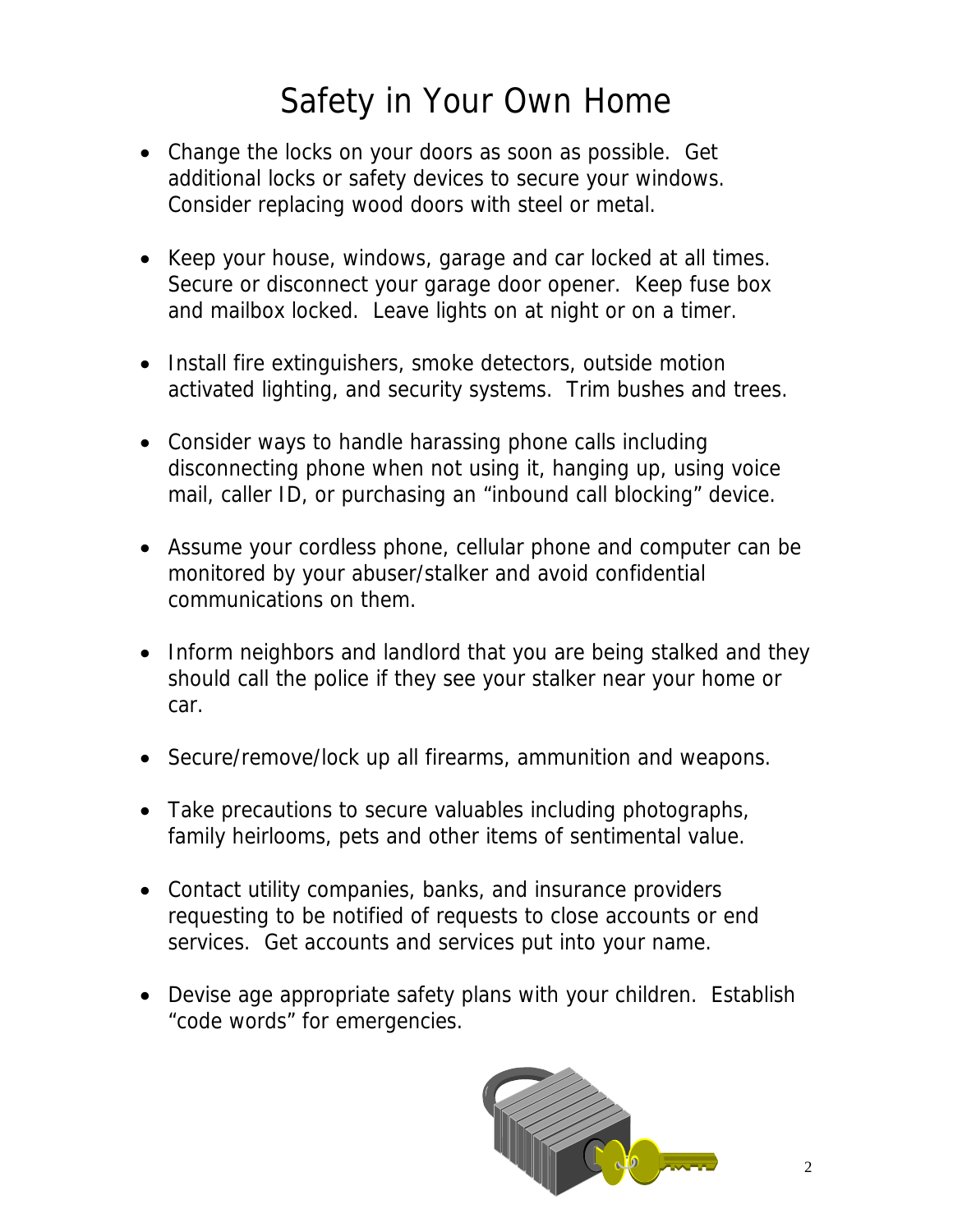### Safety on the Job and in the Public

- Use voice mail, caller ID, or have someone screen your telephone calls, if possible. Screen visitors and deliveries.
- Notify co-workers of your situation including your manager. Provide office or building security with a photo of your stalker, if possible. Instruct all persons NOT to disclose ANY information about you to your stalker or any third party without your knowledge or consent.
- Vary your work schedule, if possible. Eliminate or reduce times you are working by yourself. Don't walk to your car by yourself. Devise a safety plan for when you go to and leave from work. Plan what you would do if something happened.
- Vary your routine. Get a different work or break schedule. Use a different grocery store, bank, gas station, etc. and vary the day of the week and times you run errands.
- In a dangerous or suspicious situation or if a violation of a protective order has occurred while in public, ask for assistance from store clerks, store security, or anyone around.
- Avoid isolated places such as alleys and public restrooms. Avoid using elevators by yourself. Use only stairways that are open or well traveled. Do not jog or walk alone.

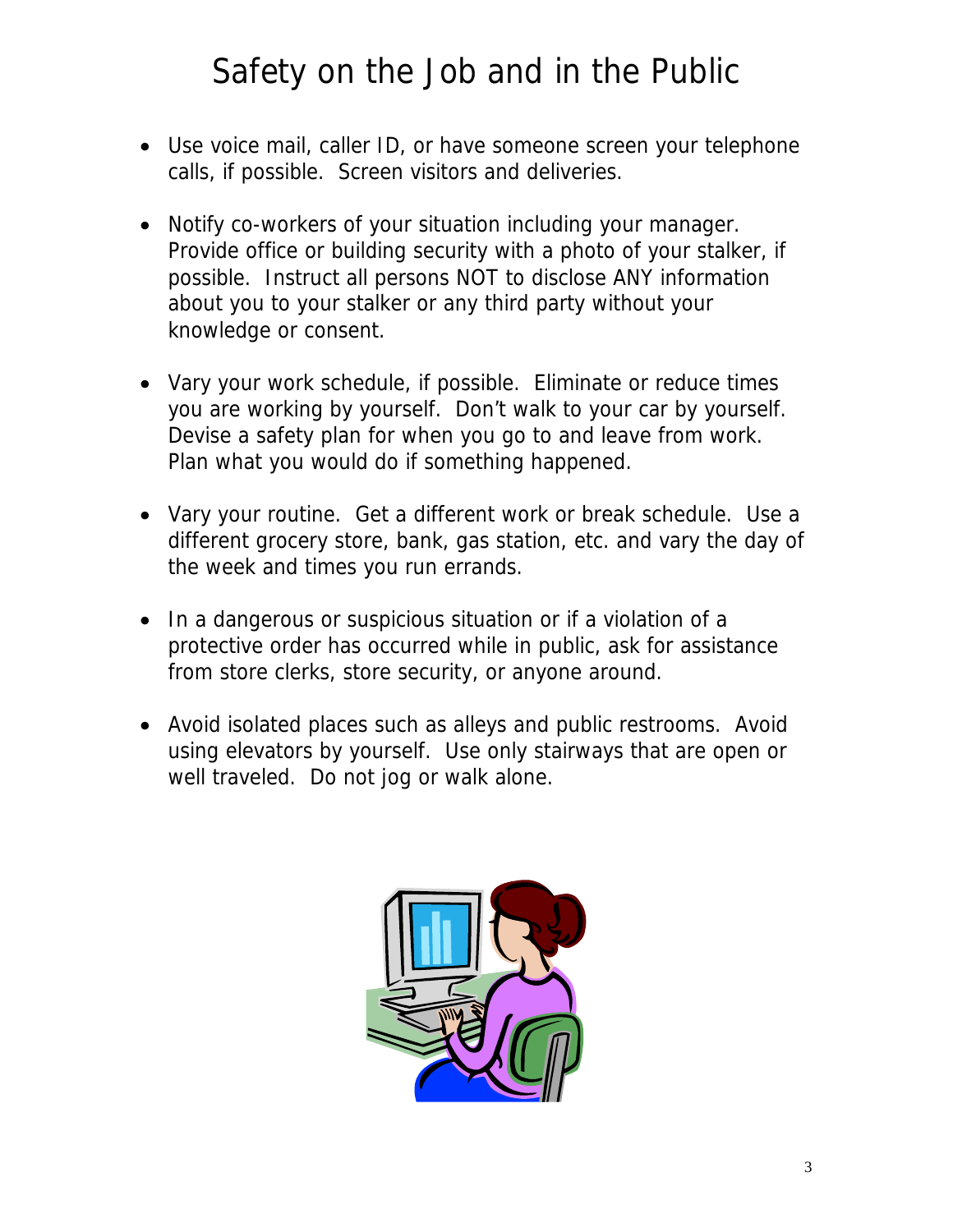## Safety in Your Car

- Look inside and under your car before entering. Lock your car doors at all times. Do NOT leave mail, valuables, papers, calendar or information about you or your activities in your car.
- Contact a locksmith about changing the keys for your car or enhancing the locking device.
- Vary your routes to places you regularly drive. Look for places you can drive to for help, if needed.
- Avoid getting into a vehicle with your stalker. If your stalker gets into your car, avoid driving anywhere. Consider throwing your keys as far away as possible.
- Don't get out of your car if followed by your stalker. Drive to a public place and honk your horn.
- Install a locking gas cap and/or hood latch on your car. Consider installing an alarm on your car. Also consider purchasing a remote automatic starting device or, if already installed on your vehicle, USE it.

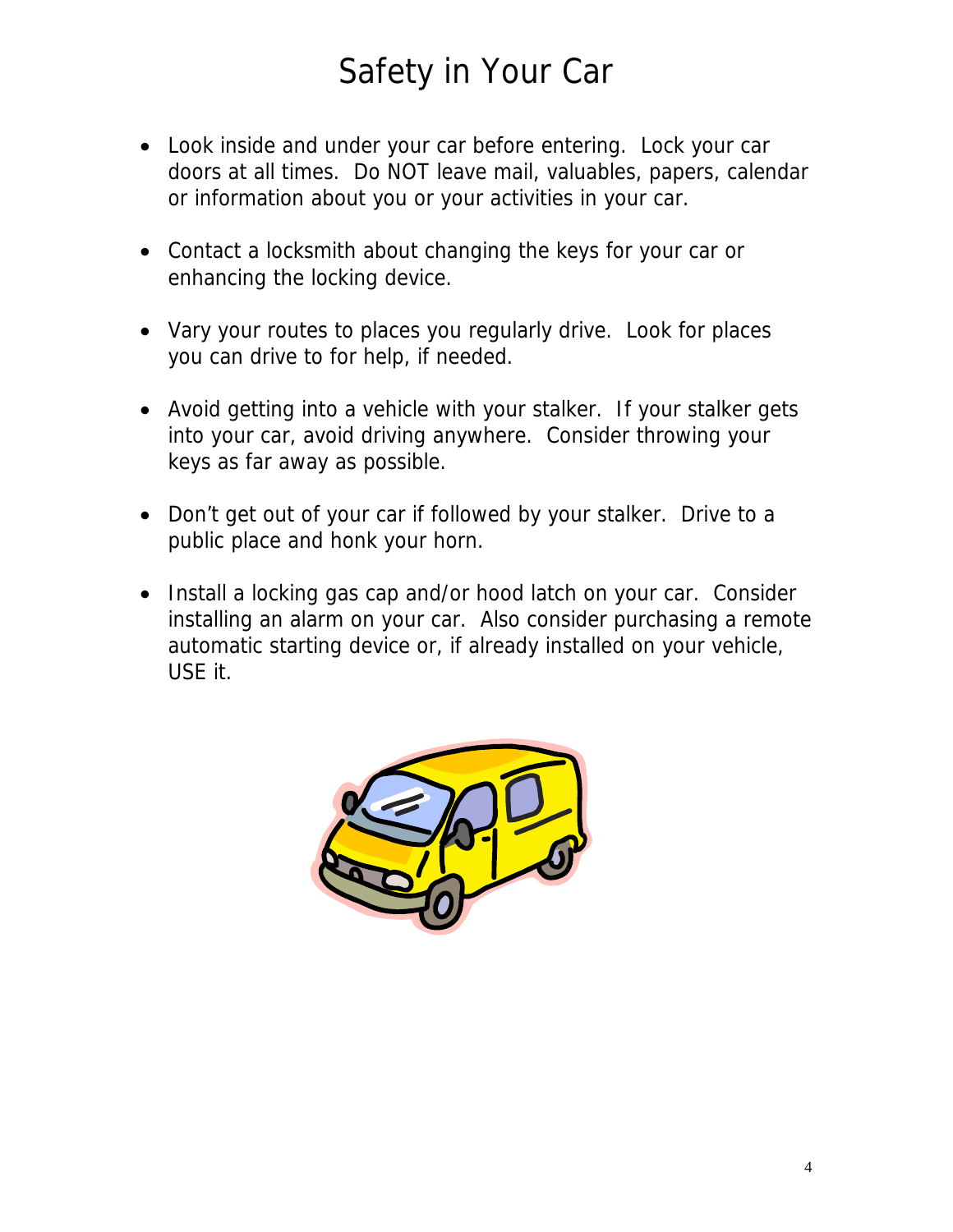## What is Stalking?

**Stalking is unwanted pursuit, following or harassment that usually includes repeated:** 

- Phone calls, mail, e-mails;
- Requests to meet or date;
- Notes, packages or gifts;
- Waiting or showing up outside your home, work or places you go to;
- Gathering information about you;
- Observing/following you;
- Breaking into your car or home when you're not there;
- Direct, implied or symbolic threats; and/or
- Vandalism, property damage, theft, etc.

**Harassment now includes a single incident of physical or sexual assault under MSA 609.748 (effective 07-01-00).** 

Stalkers can be Ex-partners (spouse, boyfriend/girlfriend); Coworkers; Former co-workers; Acquaintances; Friends; Former friends; and/or Strangers.

#### Are There Laws Against Stalking?

Yes. Minnesota's Harassment/Stalking law (MSA 600.749) says it's a crime to cause you to feel frightened, threatened, oppressed, persecuted or intimidated by anyone: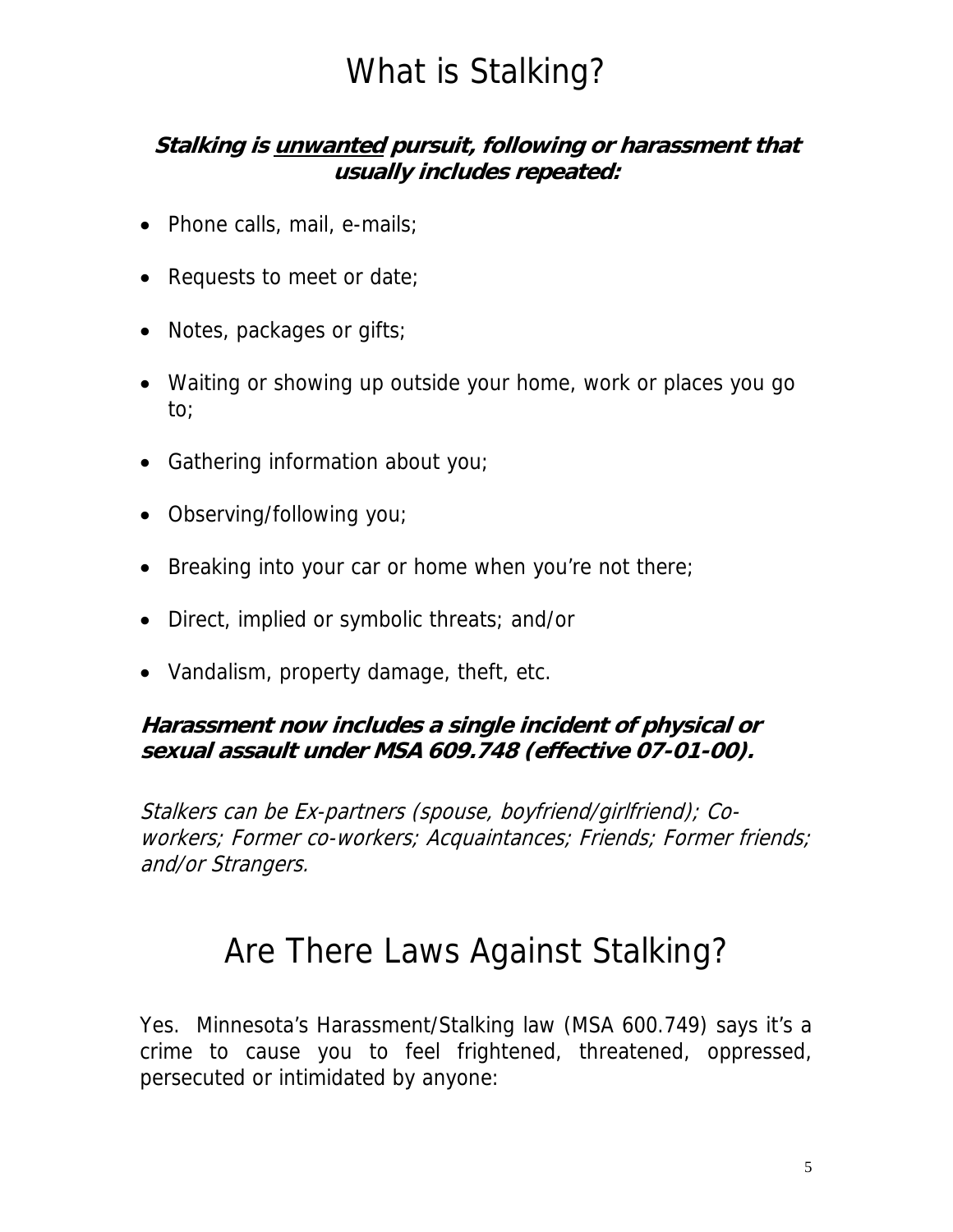- Committing an unlawful act\* with the intent to injure you, your property or another;
- Stalking, following or pursuing you;
- Coming on your property without consent;
- Repeatedly making telephone calls or causing your phone to ring; or
- Repeatedly mails or delivers letters, messages, and/or packages.

\*Minnesota has other laws that may apply including:

 Assault; Domestic Assault; Terroristic Threats; Criminal Sexual Conduct; Burglary; Theft; Interference with an Emergency (911) Call; Kidnapping; False Imprisonment; Abduction; Depravation of Parental Rights; Motor Vehicle Tampering; Trespass; Obscene or Harassing Telephone Calls; Opening Letter, Telegram, or Package; Falsely Reporting Child Abuse; Criminal Damage to Property; Forgery; Arson; etc.



# Document Your Harassment

- If you contact the police, ask them to keep your address and phone numbers confidential. You do not have to disclose these in court or on a restraining order.
- Keep a detailed log of all harassing behaviors including date and time, location, description of the harassment, your response and all witnesses. Keep the log in a safe place.
- Keep all evidence like cards, letters, flowers, gifts, etc. Print off and save all e-mails. Save all phone messages.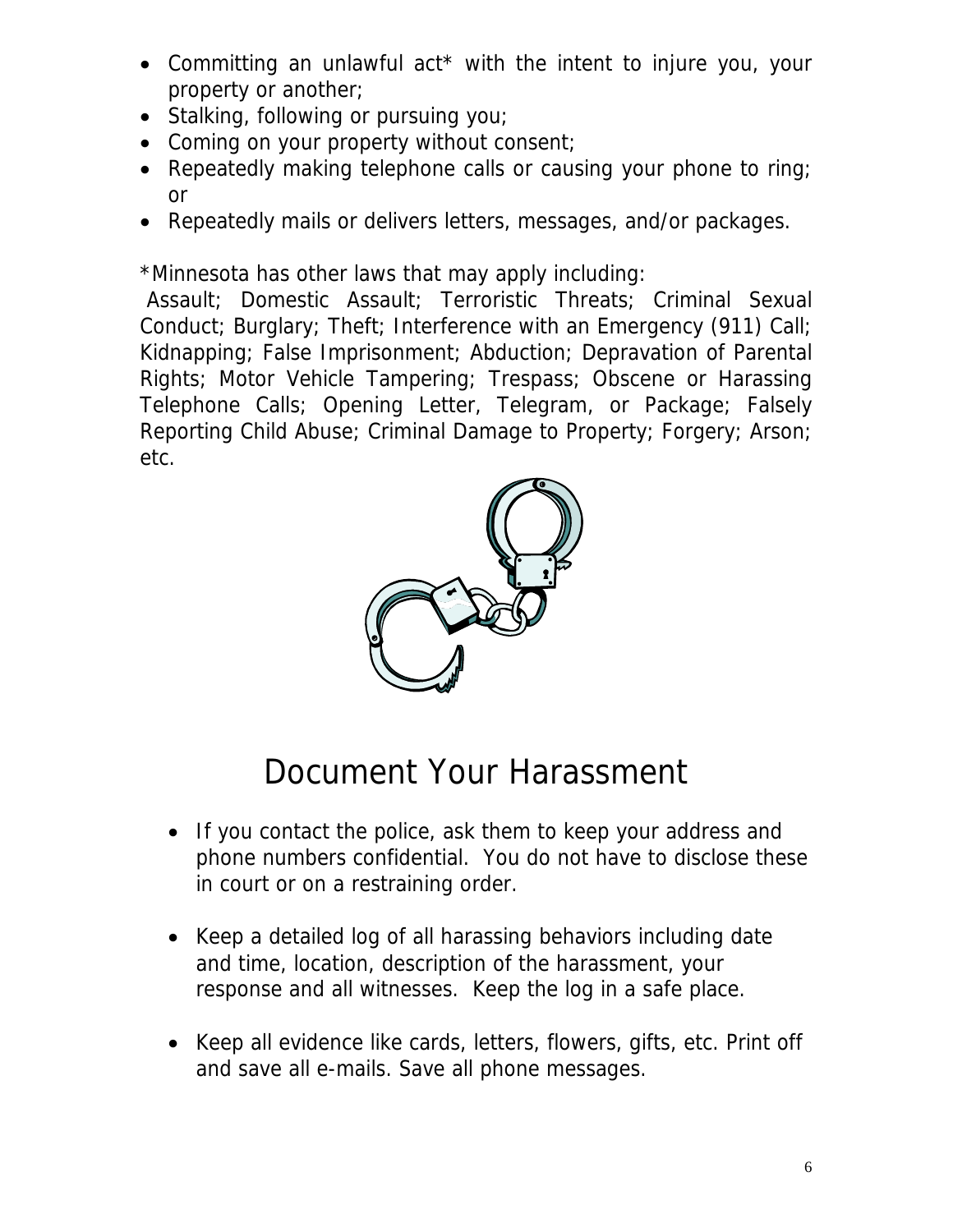- Record a description of all cars and license plate numbers that your stalker is seen in and provide these to the police.
- Record all phone calls from your stalker. Purchase a tape recorder that will begin when the phone answered. Save voice mail messages and caller ID displays.
- Take photos of injuries, damage etc. Rent a surveillance camera or a video camera to capture the stalker on video.

#### Protect Your Privacy

- Get a post office box or use a private post office box company to use as your address. Don't give out your real address.
- Get an unlisted and unpublished phone number. Get Caller ID and/or an answering machine or voice mail. Get a new cellular phone and keep it charged up at all times.
- Guard your Social Security Number and DO NOT give it out to any businesses to use an identification number. Consider changing your driver's license number and, if necessary, your social security number.
- DO NOT have your social security number, phone number, driver's license number or street address printed on your checks. Use a P.O. Box instead.
- Search the Internet for your name. Remove your name from reverse directories on the Internet. Public libraries have reverse directories and free Internet access that you can use if it isn't available to you.
- Get on the national "Do Not Call" list by calling 1-888-382-1222. To remove yourself from lists offering credit cards, call 1-888-567- 8688.
- Protect your computer and Internet activities. Change passwords and PIN numbers. Change your e-mail account. Notify Internet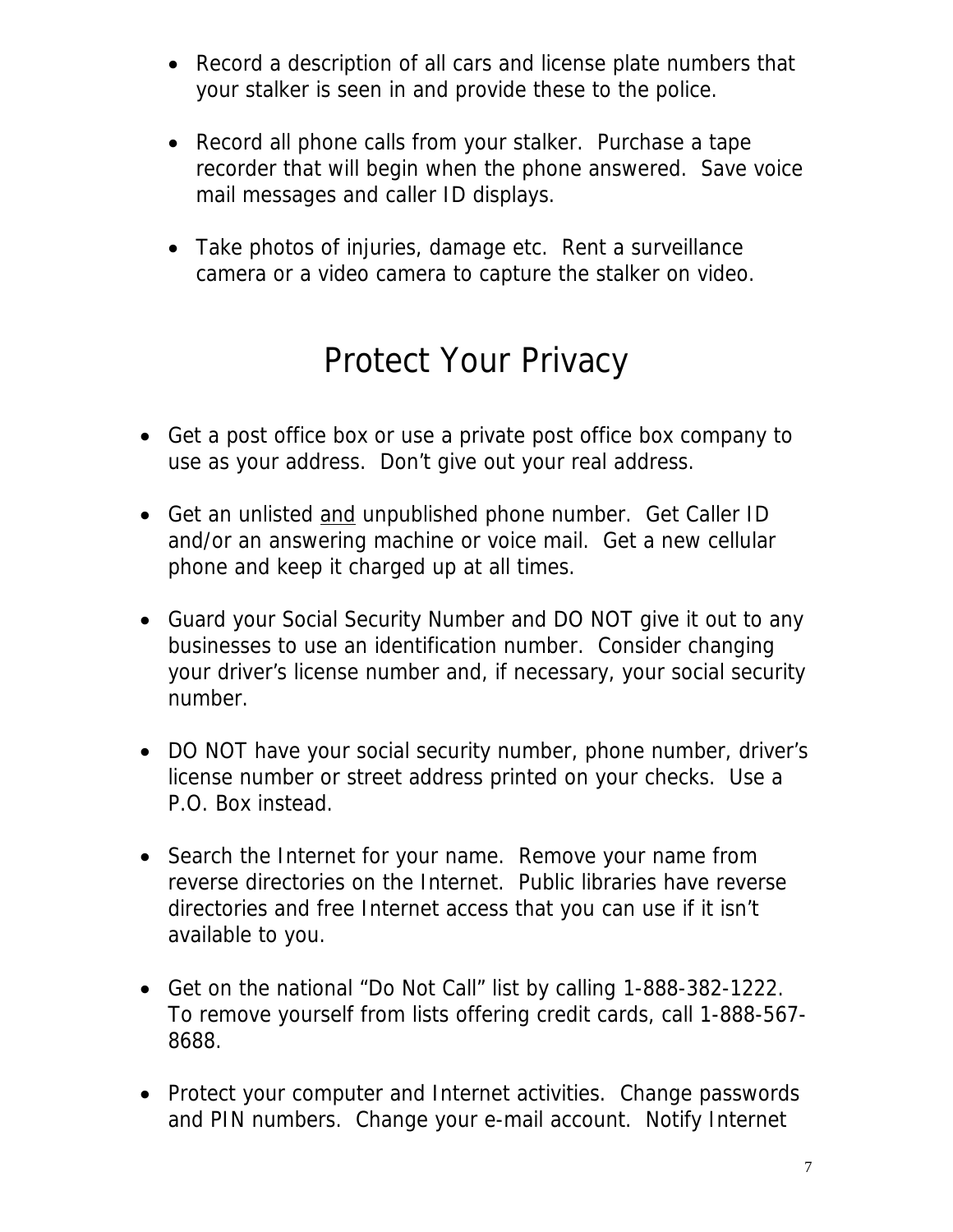provider/server of harassing or threatening e-mails.

- Be aware that your computer may have "snoop ware" software installed on it. These programs are well hidden and record all emails, web pages, or credit card numbers. Video and listening devices may also be hidden in your computer.
- Contact the credit reporting agencies to request your credit report and/or to prohibit the use of information in your file. They are:
	- 1. Equifax P.O. Box 740123, Atlanta, GA 30374
	- 2. Experian (formerly TRW) P.O. Box 919, Allen, TX 75013
	- 3. TransUnion, P.O. Box 97328, Jackson, MS 39238
- Use Anonymous Call Rejection that programs your phone to reject calls from anyone who blocks their phone number. Start it by pressing \*77. (To stop, press \*80).
- Block display of your phone number on caller ID by pressing \*67 before each call or contact your phone company to request a complete block of display of your telephone number.

#### Safety with a Protective Order

#### A criminal charge, an Order for Protection and a Harassment Restraining Order may involve a hearing that you may have to attend and your abuser may be present.

- Keep your protective order and a photo of your abuser on you at all times. (When you change your purse, the order should be the 1<sup>st</sup> thing that goes in it.) The Scott County Sheriff's Office will make extra copies for you at no charge – just ask.
- Once the order has been served, the Scott County Sheriff's Office will notify you of the date and time of service. If the order is sent to another Sheriff's Office, we can't guarantee timely notification.
- Once the order has been served, give a copy of the protective order and photo of your abuser to your employer's security department, any NEW police department, your school and/or your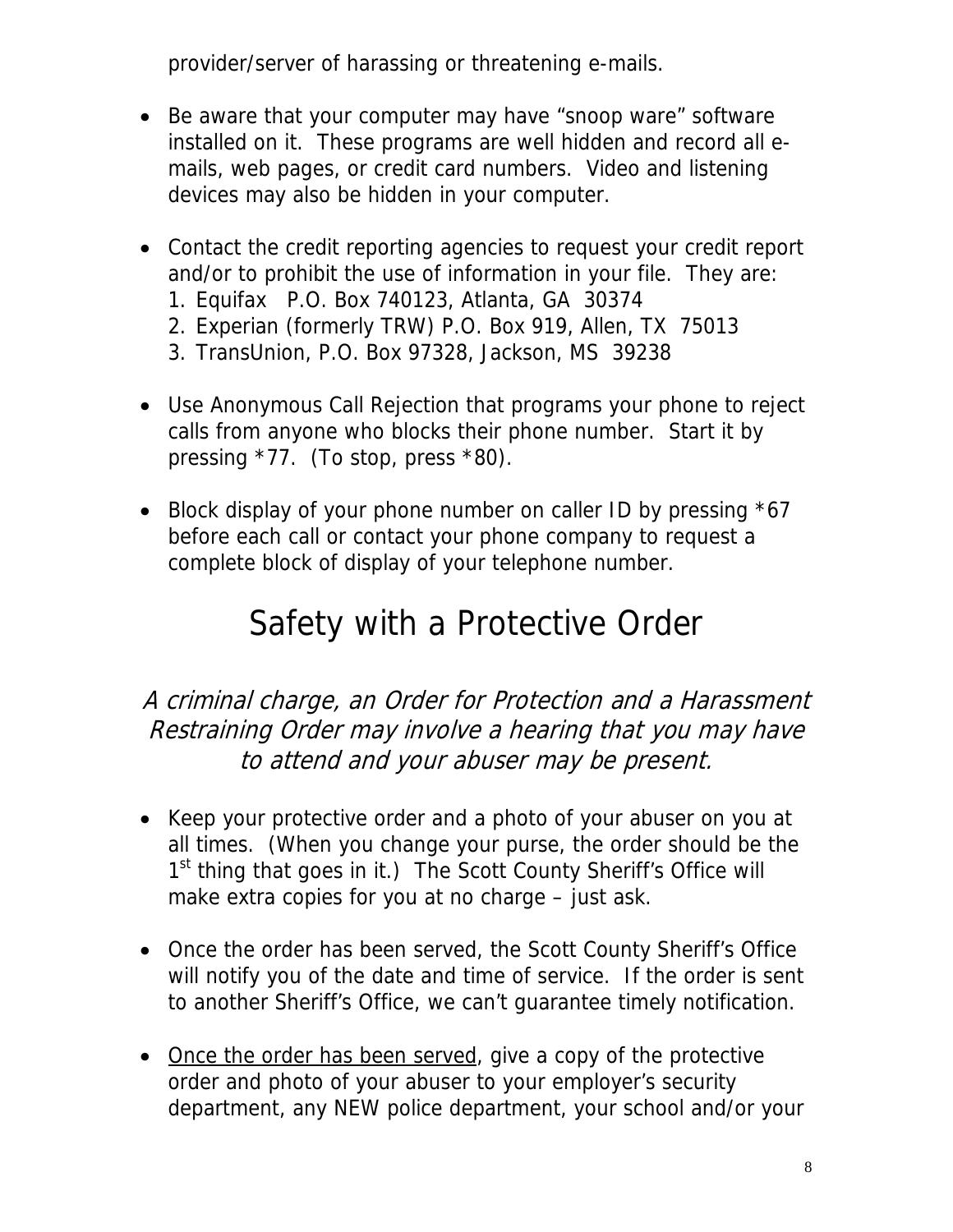child's school/daycare.

- Inform family, friends, neighbors, co-workers, and landlord that you have a protective order in effect and give them a copy.
- CALL THE POLICE if the Respondent breaks the protective order, especially if he is at an address he is prohibited from being at by the order. Show the police a copy of the order. Tell the police about anyone who saw or heard the violation.
- If you are unable to get the relief you desire because the language of your final order is unclear or too vague, you may want to request your order be modified or changed.
- Consider filing a motion for contempt if the Respondent is not paying support/restitution as ordered, doesn't return property listed on the order or is not following a visitation order. Forms can be picked up at court administration.
- Consider using e-mail, text messaging, family and friends as ways to communicate with your abuser on necessary issues such as children, parenting time, property and bills. Keep copies or save e-mails and text messages. Use a visitation notebook to send with children to communicate about children's issues.
- Consider visitation centers for supervised exchanges of children or supervised visitation/parenting time. See the listings on page 12

#### Is the Violation of a Protective Order a Crime?

**Yes.** Violation of an Order for Protection, Harassment Restraining Order or Domestic Abuse No Contact Order is a crime in Minnesota (MSA 518B.01, Subd. 14 or 22 and MSA 609.748, Subd. 6.) Police must arrest a person who is at an address he is prohibited from being at under one of these orders. Police have discretion to arrest for all other types of violations. Victims can request the police bring charges and can contact the prosecution attorney to follow up with a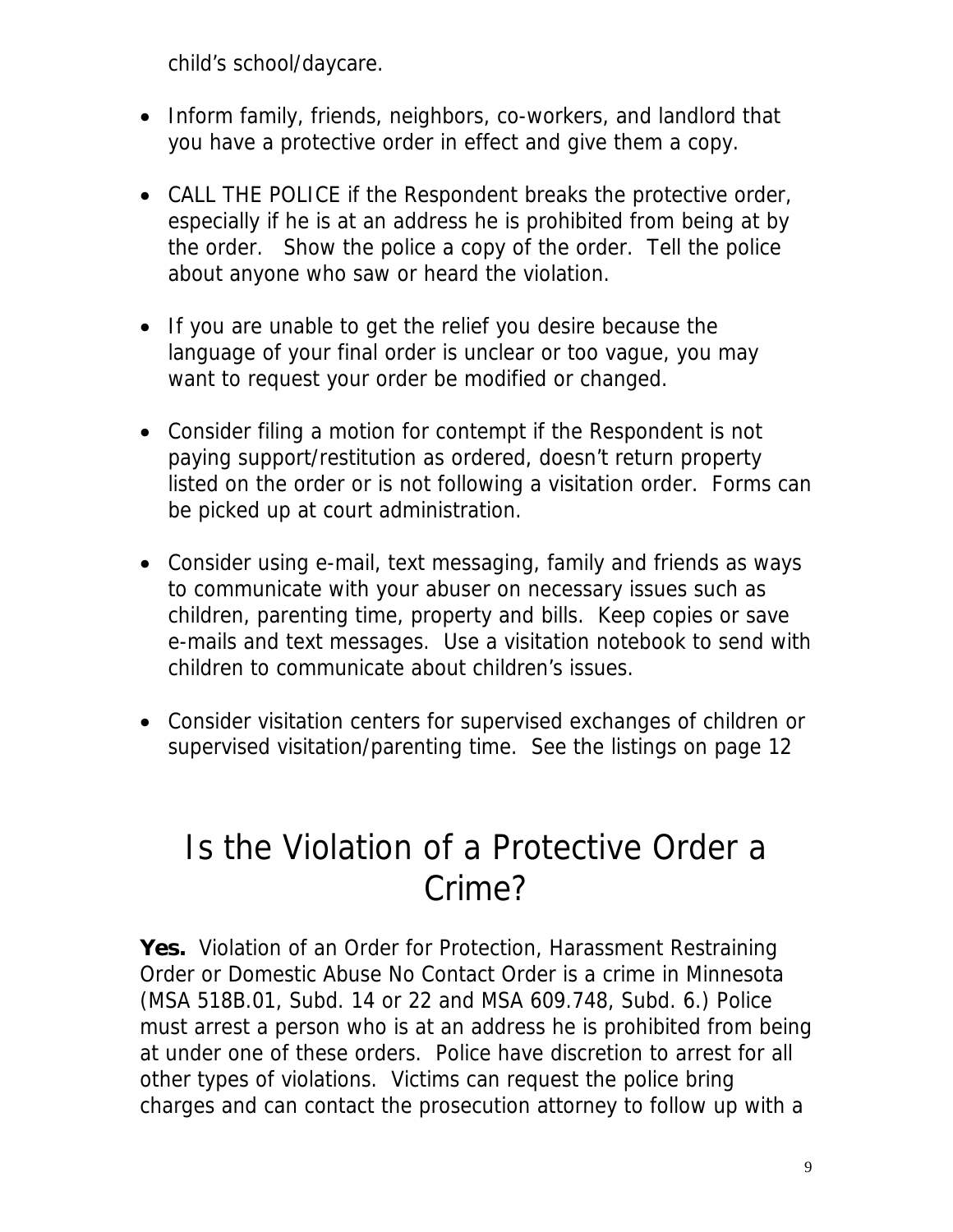request to charge. Victims can also file contempt charges in civil court. Contact court administration for forms.

#### How do I report a Violation?

- Contact the local law enforcement agency in which the violation occurred. For example, if the violation occurred in Apple Valley because you work there, report the violation to the Apple Valley P.D.
- Whether the order has been served or not, report any and every violation.
- Tell the police of any witnesses, recordings or evidence you may have. Show them a copy of your order.
- Ask the police to document in their report that you are requesting confidential information – like your new address or phone numbers. Tell police you don't want these numbers to be disclosed.
- Don't delay contacting the police. Report the violation immediately!

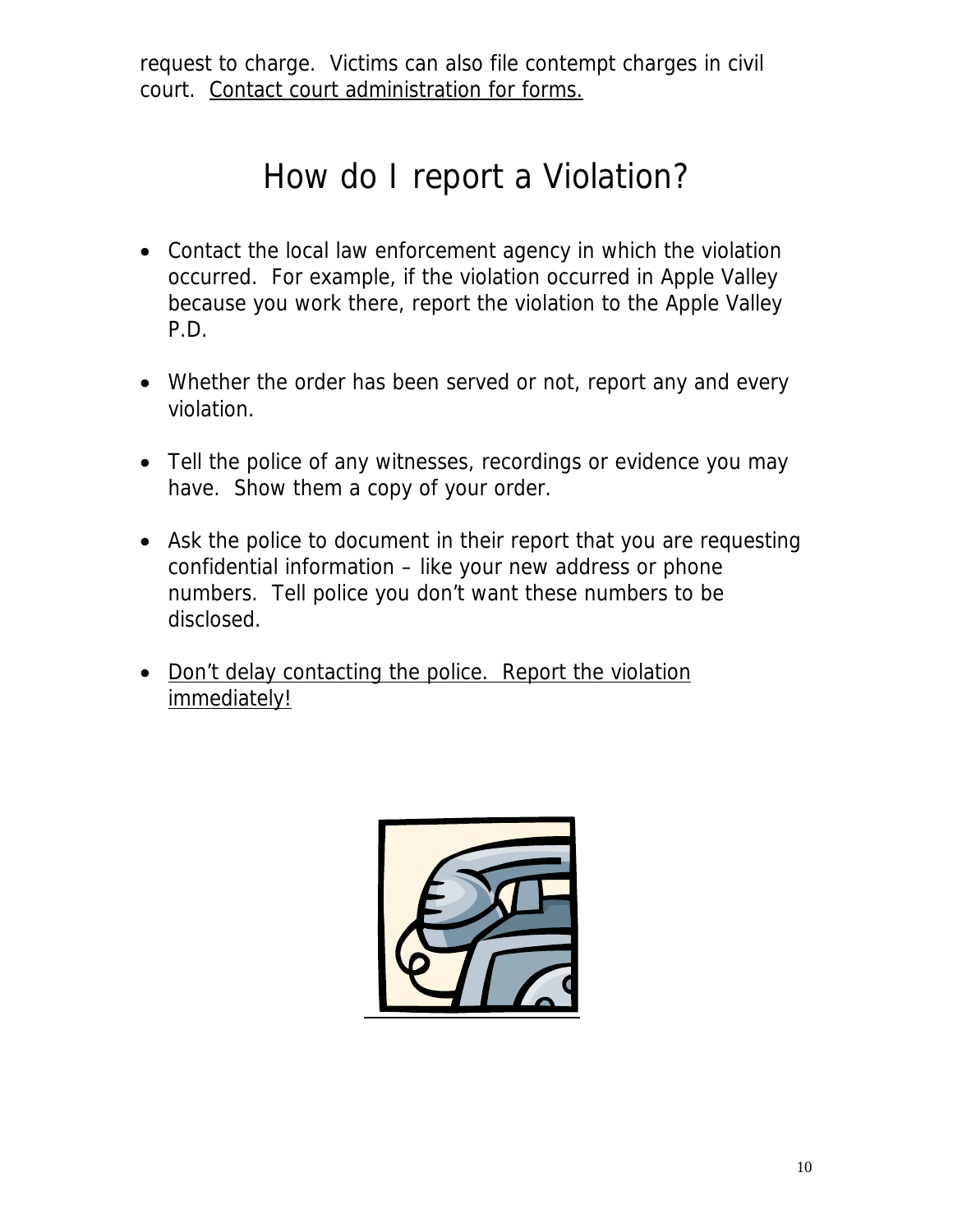## Frequently Dialed Phone Numbers

| <b>Police and Law Enforcement Non-Emergency Numbers</b> |                |
|---------------------------------------------------------|----------------|
| <b>Belle Plaine</b>                                     | 952-873-4307   |
| Chaska                                                  | 952-448-4200   |
| Jordan                                                  | 952-492-2009   |
| New Prague                                              | 952-758-4455   |
| <b>Prior Lake</b>                                       | 952-440-3555   |
| Savage                                                  | 952-882-2600   |
| Shakopee                                                | 952-233-3810   |
| <b>Scott County Sheriff</b>                             | 952-445-1411   |
| <b>VINE</b>                                             | 1-877-664-8563 |
| <b>Carver County Sheriff</b>                            | 952-361-1231   |

#### **Prosecuting Attorneys and Probation Departments:**

| Scott County Attorney's Office      | 952-496-8240 |
|-------------------------------------|--------------|
| New Prague City Attorney            | 952-758-2568 |
| Scott Joint Prosecution Association |              |
| (All other cities in Scott County)  | 952-496-8240 |
| Carver County Attorney's Office     | 952-361-1400 |
| <b>Scott County Court Services</b>  | 952-496-8260 |
| <b>Carver County Court Services</b> | 952-361-1460 |
| Department of Corrections           | 952-496-4170 |

| <b>Other Emergency or Informational Numbers:</b> |                |  |
|--------------------------------------------------|----------------|--|
| Sexual Violence Center                           | 952-445-0547   |  |
| Suicide Prevention                               | 952-347-2222   |  |
| Crime Victim's Reparations                       | 651-282-6259   |  |
| Carver County Crime Victim Coordinator           | 952-361-1400   |  |
| Scott County Crime Victim Coordinator            | 952-496-8244   |  |
| <b>Citizens Council Victim Services</b>          | 612-340-5400   |  |
| Nat'l Center for Victims of Crime                | 1-800-FYI-CALL |  |
| Privacy Rights Clearinghouse                     | 1-619-298-3396 |  |
| <b>Legal Services</b>                            |                |  |
| Southern MN Regional Legal Services              | 651-222-4731   |  |
| <b>MN Women Lawyers</b>                          | 612-338-3205   |  |
| Chrysalis Women's Center                         | 612-871-2603   |  |
| Centro Legal                                     | 651-642-1890   |  |
| Scott County Law Library                         | 952-496-8713   |  |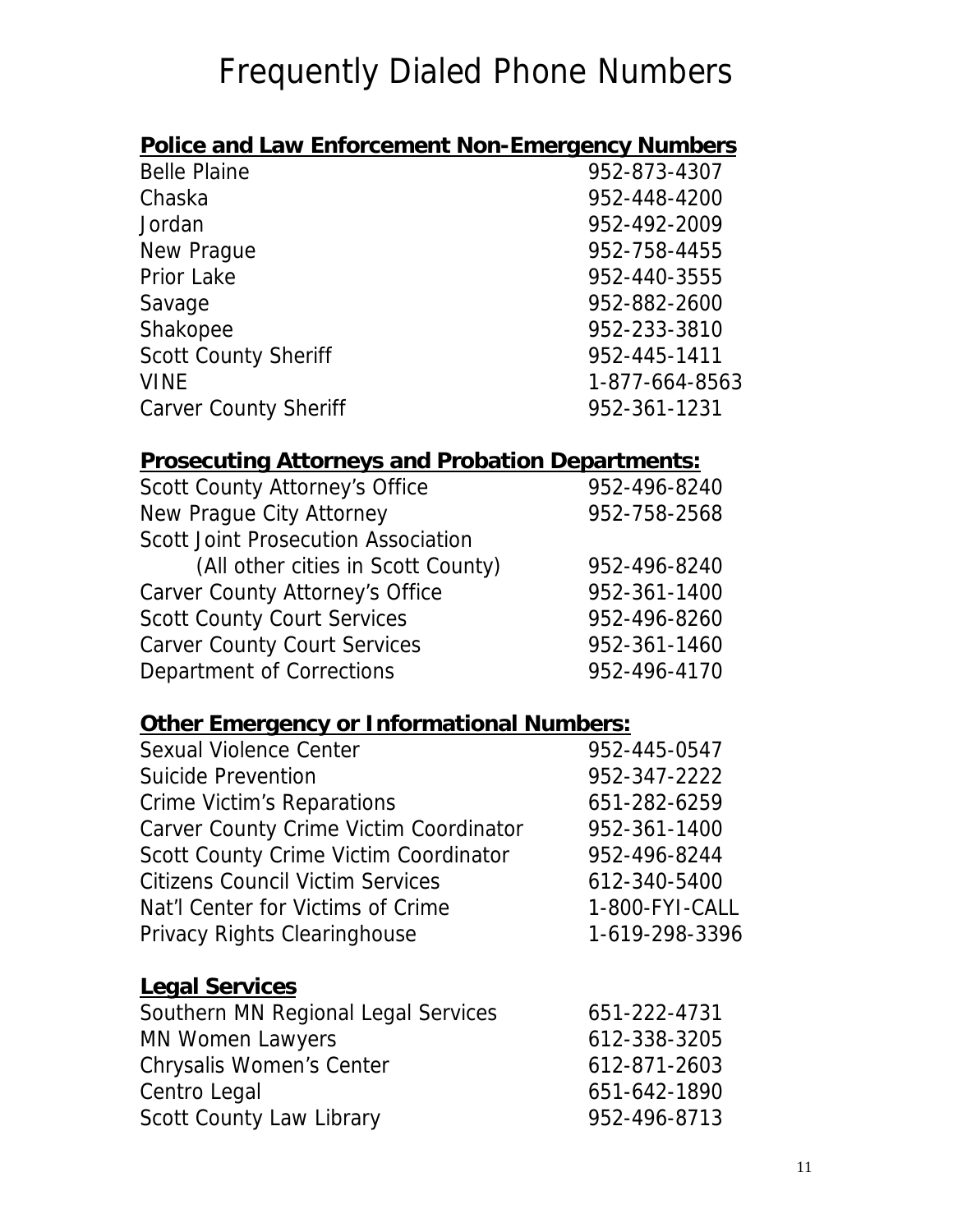#### Frequently Dialed Phone Numbers (Continued)

**Visitation Centers** i'M o.K. Children's Visitation Center 952-873-4216

**Other**

#### Always Dial 9-1-1 in an Emergency!

\*\*\*\*\*\*\*\*\*\*\*\*\*\*\*\*\*\*\*\*\*\*\*\*\*\*\*\*\*\*\*\*\*\*\*\*\*\*\*\*\*\*\*\*\*\*\*\*\*\*\*\*\*\*\*\*

**To talk with a woman's advocate about:** 

- **these or other safety plans,**
- **assistance with filing for an Order for Protection or**
- **attending a hearing related to an Order for Protection or**
- **to assist in following up on a report to the police**

**Call 952-873-4214. Southern Valley Alliance is here for you 24 hours a day, 7 days a week.**